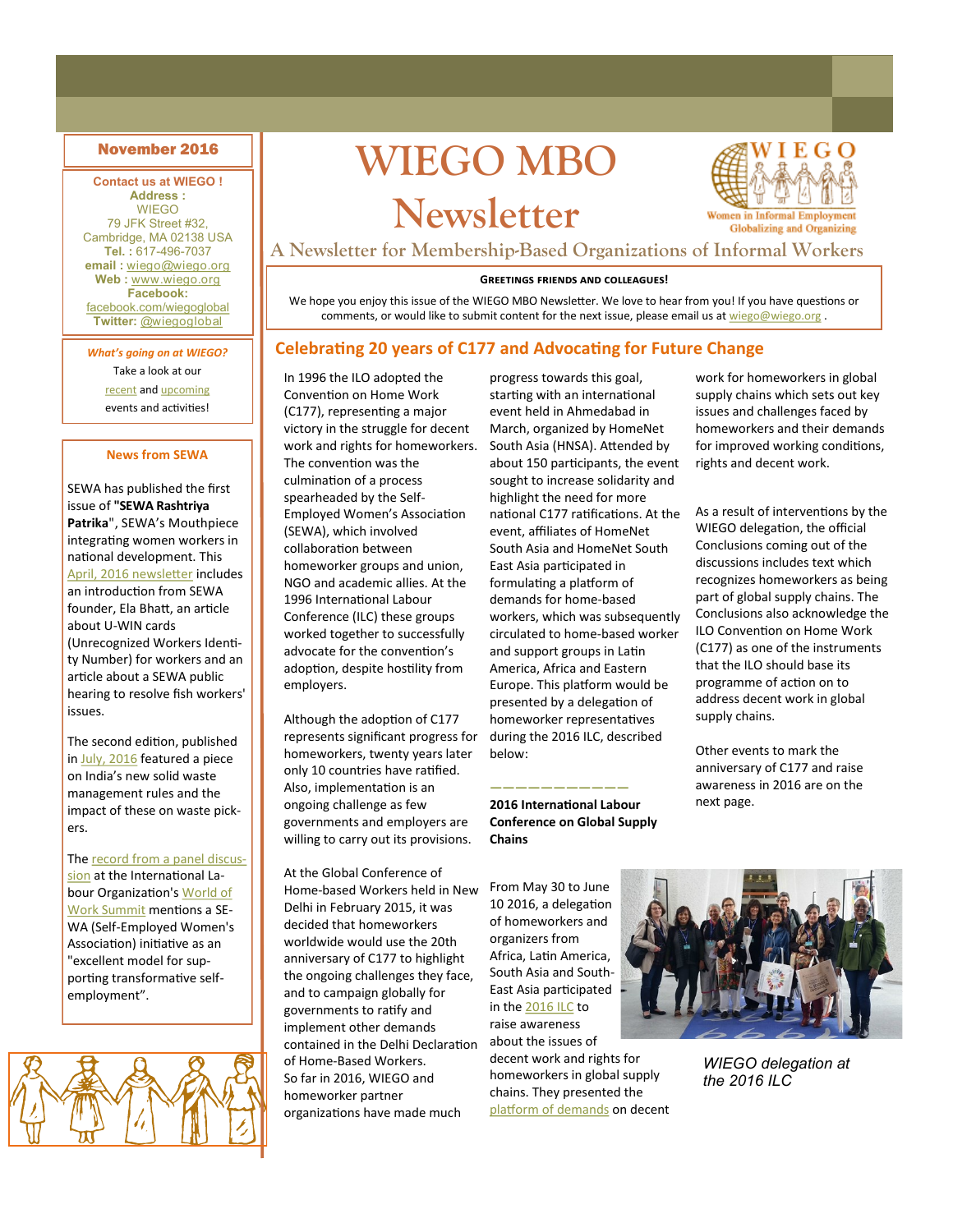## WIEGO MBO Newsletter

#### Page 2

#### **Special event at ILC 2016 commemorating 20 years of C177**

During the ILC, the Workers' Group of the ILO organized a special event,

"Commemorating 20 Years of the ILO Convention on Home Work (C177)". WIEGO and homeworker representatives participated in the event where panelists reflected on the negotiation process towards a Convention 20 years ago, progress to date in terms of country ratification, discussed examples of legislation protecting homeworkers and the Convention's continued relevance today.

*Looking forward… Home-based workers in WIEGO's developing global network celebrated Home-Based Workers' Day on October 20th 2016, using this occasion to promote the campaign.* 

#### *More information:*

- *[Myths and facts about](http://tinyurl.com/hhfcjle)  home-[based workers](http://tinyurl.com/hhfcjle)*
- *[Promoting the ILO Home](http://tinyurl.com/jphkx7r)  [Work Convention \(C177\)](http://tinyurl.com/jphkx7r)  [and the Rights of Home](http://tinyurl.com/jphkx7r)[workers](http://tinyurl.com/jphkx7r)*
- *[C177: The Homework Con](http://wiego.org/organizing/c177-homework-convention)vention- [Its Time for Ac](http://wiego.org/organizing/c177-homework-convention)[tion!](http://wiego.org/organizing/c177-homework-convention)*

#### **HomeNet Eastern Europe Marks the Anniversary of C177**



From June 17 to 20, 2016 members of HomeNet Eastern Europe gathered in Sofia, Bulgaria to take part in activities to mark the 20th anniversary of the ILO Convention on Home Work (C177). Representatives of home-based worker organizations from five

On June 16, 2016, MBOs of domestic workers around the world held events to celebrate International Domestic Workers Day. This year celebrations have focused on the "My Fair Home" [campaign.](http://www.idwfed.org/myfairhome) As described by the [International Domestic Workers](http://tinyurl.com/h6bmw4n)  [Federation \(IDWF\),](http://tinyurl.com/h6bmw4n) "The 'My Fair Home' campaign focuses on the employers of domestic workers – encouraging them to personally take the My Fair Home pledge to commit to upholding the rights of domestic workers in their own homes. The campaign is a collaboration

*Photo: Participants in the week of events in Sofia, Bulgaria*

countries (Bulgaria, Serbia, Macedonia,

Montenegro and Turkey) participated in the events organized by the Bulgarian Federation of Self Employed and Informal Workers, the Association of Home-Based Workers of Bulgaria and the Bulgarian Union for Direct Democracy. The programme of

#### **My Fair Home Campaign**

between the International Labour Organization (ILO) and the International Domestic Workers Federation (IDWF)."

See photos and read about events that took place in [Tanzania,](http://tinyurl.com/hpb2e68) [Ghana,](http://tinyurl.com/j4yb6wa) [Hong Kong](http://tinyurl.com/z2uxpmz) and [more.](http://www.idwfed.org/en/activities/my-fair-home)



*IDWF and ILO Representatives showing support for "My Fair Home"* 

#### **WIEGO Network at Third Preparatory Committee (PrepCom3) of the Habitat III Conference**

A WIEGO Network delegation made up of informal worker representatives, researchers, organizers and technical support individuals attended PrepCom3 (July 25-27 in Surabaya, Indonesia) to ensure informal workers' voices are represented in the forthcoming New Urban Agenda. As part of this engagement, WIEGO has worked in a collaborative process with MBOs to develop a Workers' Platform: see [Imple](http://wiego.org/resources/implementing-new-urban-agenda)[menting the New Urban Agenda: How Local and National Governments Can Support the Urban Informal Economy.](http://wiego.org/resources/implementing-new-urban-agenda) We have received great feedback from MBOs on this platform; many thanks to everyone who organized local meetings. This platform was reviewed at a capacity-building workshop in Surabaya (just prior to the start of PrepCom 3) for use there and was finalized for use in Quito where the Habi-tat 3 meeting took place in October. More information on WIEGO's participation in this process is on the [WIEGO website.](http://wiego.org/cities/habitat-iii)

bazaar where own-account home-based workers (HBWs) from the five Eastern European countries were able to display and sell their wares, a meeting between country representatives and WIEGO, a press conference to raise the visibility and voice of HBW representatives from the region, and a gathering where homebased worker leaders from Bulgaria and other Eastern European countries delivered a [Declaration](http://wiego.org/sites/wiego.org/files/resources/files/Declaration-HBW-Sofia-June-2016.pdf) of Home-Based Workers to the office of the Minister of Social Affairs in Bulgaria.

events included an exhibition/